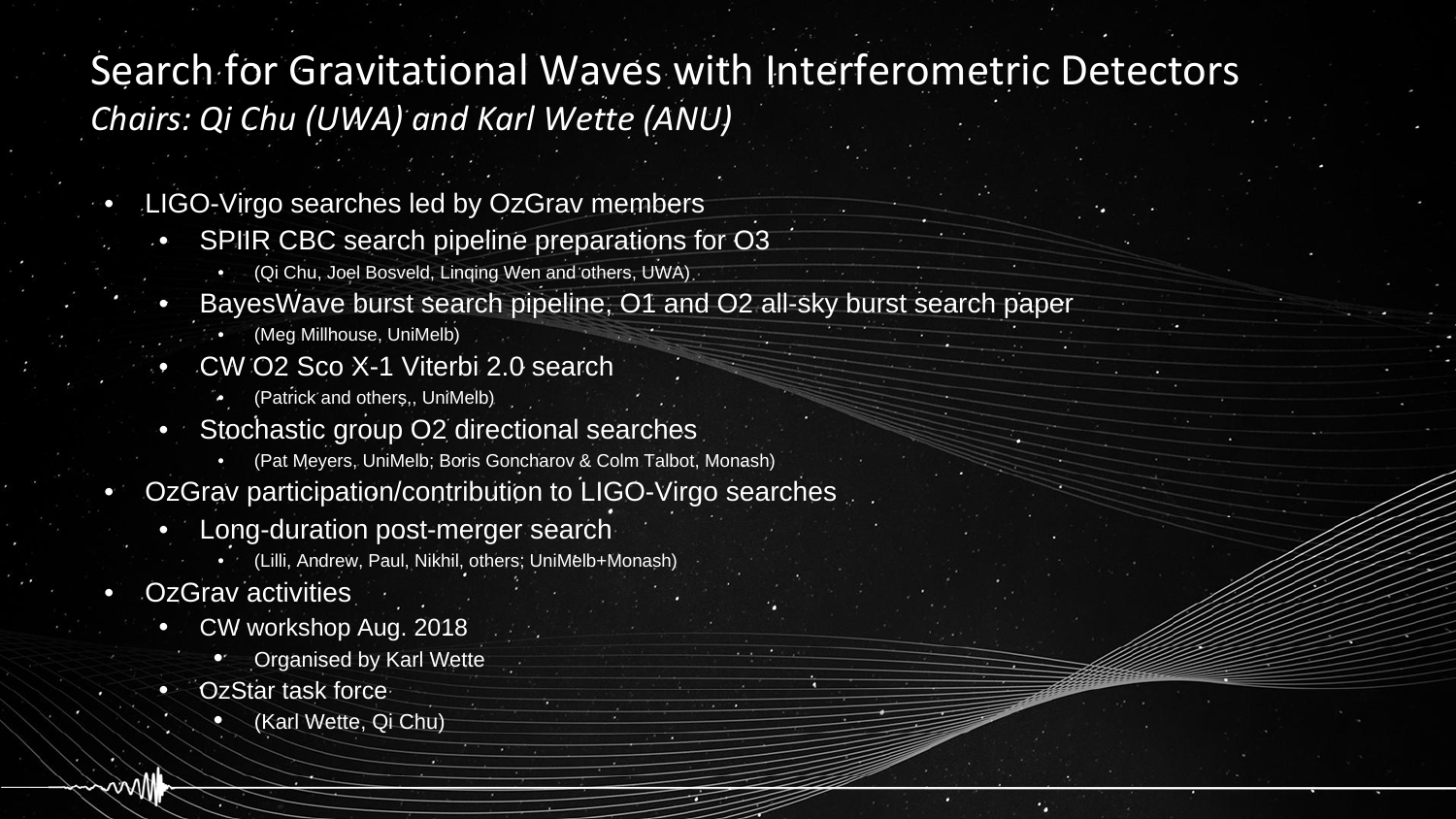## SPIIR Online CBC Search pipeline -- preparation for O3

- Online search performance:
	- Sensitivity of mock O2 online tests
	- High-significance glitch triggers down to zero





• Latency from 20 seconds

down to 6 seconds



Prompt skymap uploading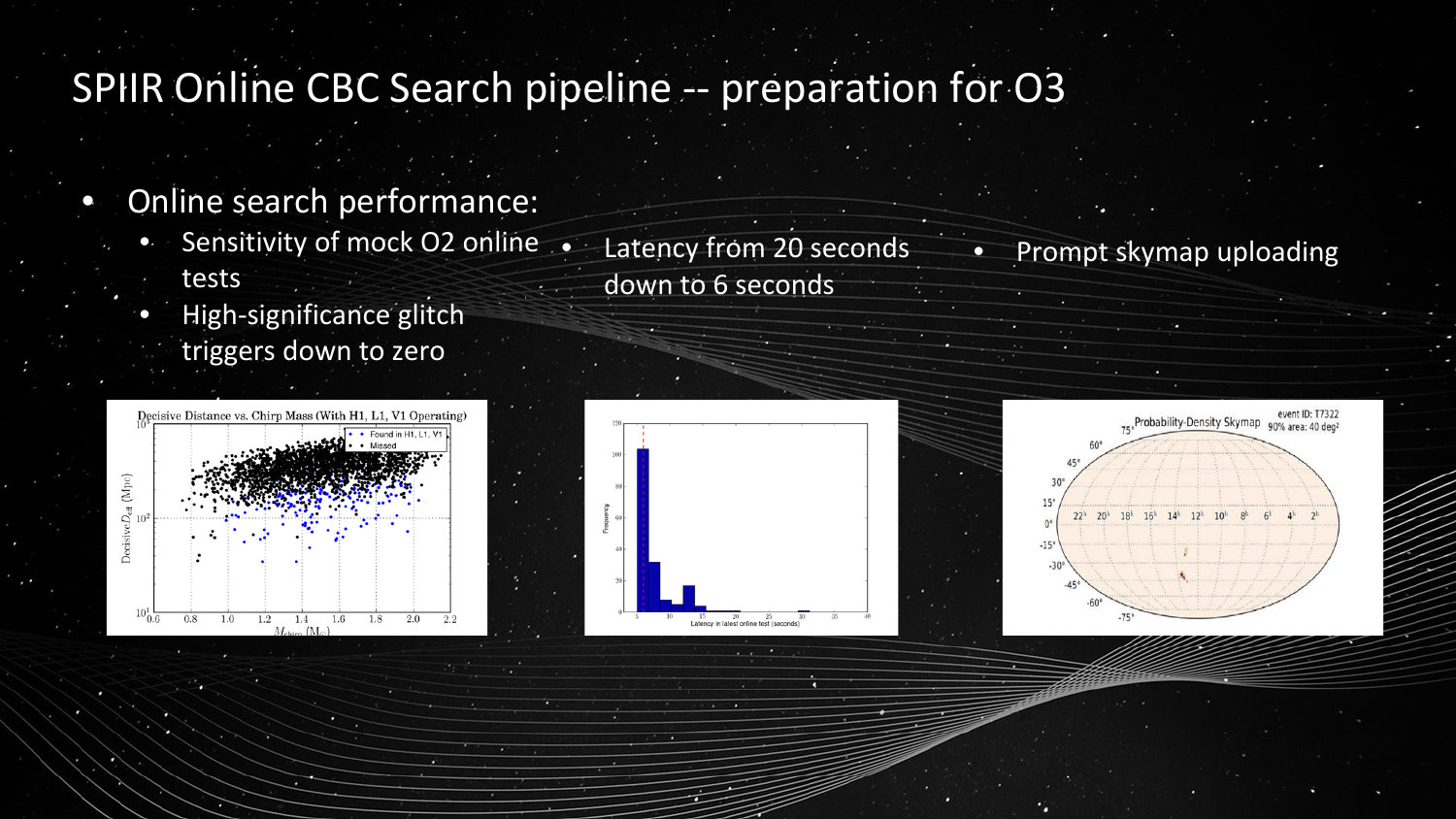## SPIIR Online CBC Search pipeline

- O3 search plan:
	- Search for BNS, NSBH, and BBH
	- Online triggers with HLV (and HL if quality of Virgo data is unsatisfying), with prompt skymaps
	- Online triggers with HLVK when KAGRA data is usable (subject to review)
- Ongoing and future work:
	- Incorporating KAGRA data processing
	- SPIIR catalog on O1 and O2 data
	- SPIIR search of sub-threshold events with FRB triggers.

Aiming for first NSBH !

- Preparation for ER13/ER14/03:
	- Code review: pass milestones with online HLV analysis
		- Officially documented as one of the online CBC pipelines in O3 EM followup userguide
		- First round of SPIIR O3 readiness document circulated
		- Computing resources allocated for SPIIR online runs
		- Point persons for O3 operation: Qi Chu and Linqing. Manoj and Xiaolin, 2 PhDs, are being trained for O3 operation and follow up events. More persons welcome.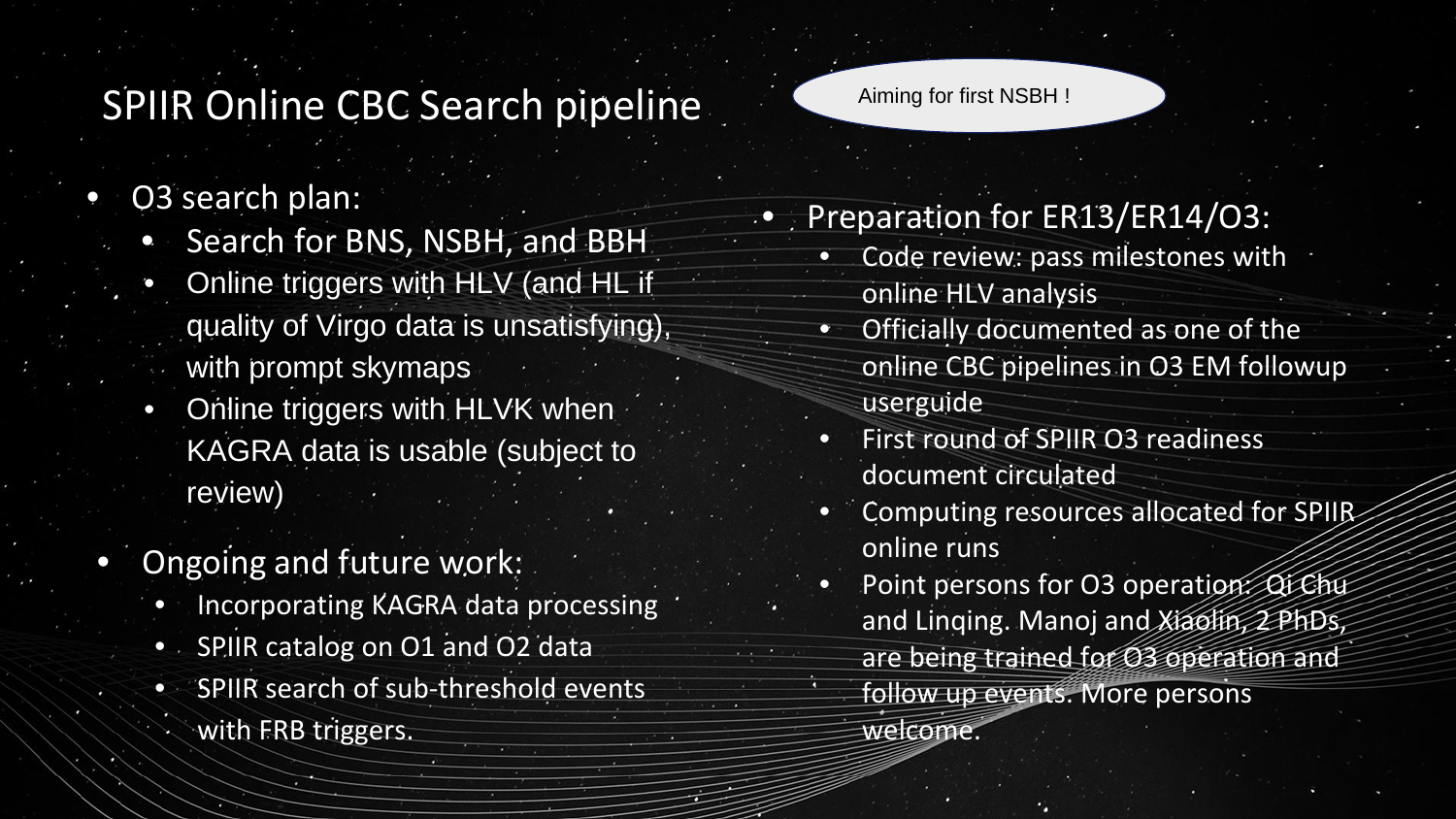### BayesWave burst search

- Bayesian reconstruction of unmodeled GW bursts using sine-Gaussian wavelets
	- Online follow-up of coherent waveburst search
	- Robust distinction between signals and glitches
	- Waveform reconstruction with minimal assumptions on souce

### • Preparation for O3:

- Continue to run as on online follow-up
	- No major changes between O2 and O3

- Ongoing and future work
	- O2 short-duration burst search paper nearly done
		- See O1 All Sky Paper for reference: arxiv:1611.02972
	- Planned O3 paper with results from taht run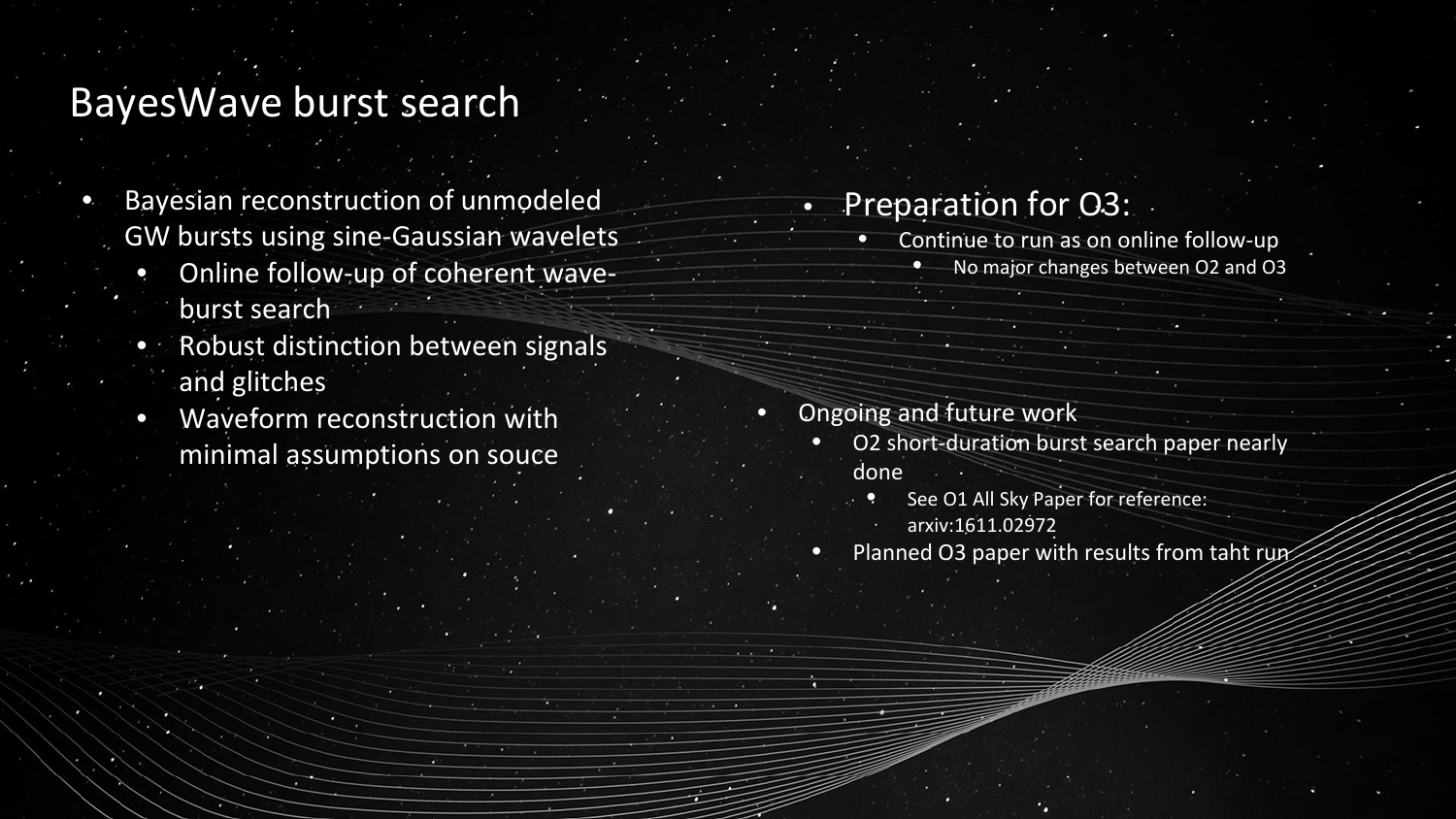# CW O2 Sco X-1 Viterbi 2.0 search

- Search for continuous gravitational waves from the low-mass X-ray binary Scorpius
	- $X-1$
- The Viterbi 2.0 search pipeline builds on two techniques:
	- a hidden Markov model (solved by the Viterbi algorithm), which makes the search robust against spin wandering: that is, unpredictable stochastic variation in the GW frequency
	- the J-statistic: a matched filter that fully accounts for the motion of the source neutron star in its binary orbit
- Will be published before the O2 data release in Feb 2019

#### **Ongoing and future work, O3 plans**

- Will re-run Sco X-1 search on full O3 dataset
- Aim to do a search for LMXBs other than Sco X-1
- GPU version of the core algorithm exists, produces the right results, runs super-fast
- Working on sensitivity improvements for the hidden Markov model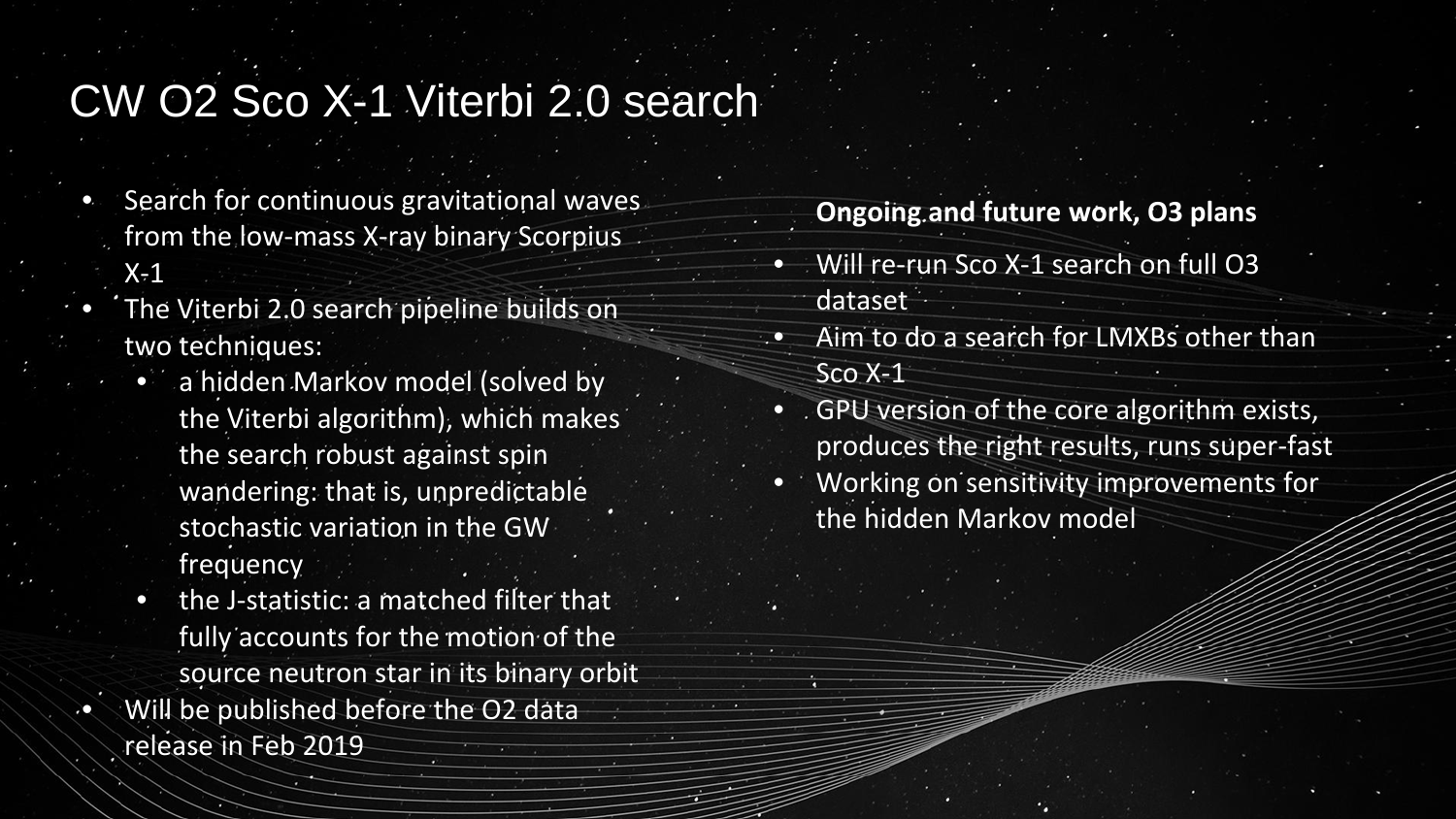## Stochastic O2 directional searches

- Search over persistent narrowband gravitational wave point-sources in 20- 1726 Hz band at directions of Scorpius-X1, SN1987A and Galactic Center.
- Search for gravitational wave point sources with a broadband spectrum over all sky locations.
- Search for extended in space sources of gravitational waves using spherical harmonics decomposition.<br> **•** Ongoing and future work
- O3 detection possibility and preparation
	- Possibility of a low-significance detection of an isotropic stochastic background in O3
		- Unknown possibility of isolated, narrowband sources, Sn1987a and Galactic centre
	- ScoX-1, sensitivity unlikely to reach torque-balance limit in O3
- - Finish and publish O2 results